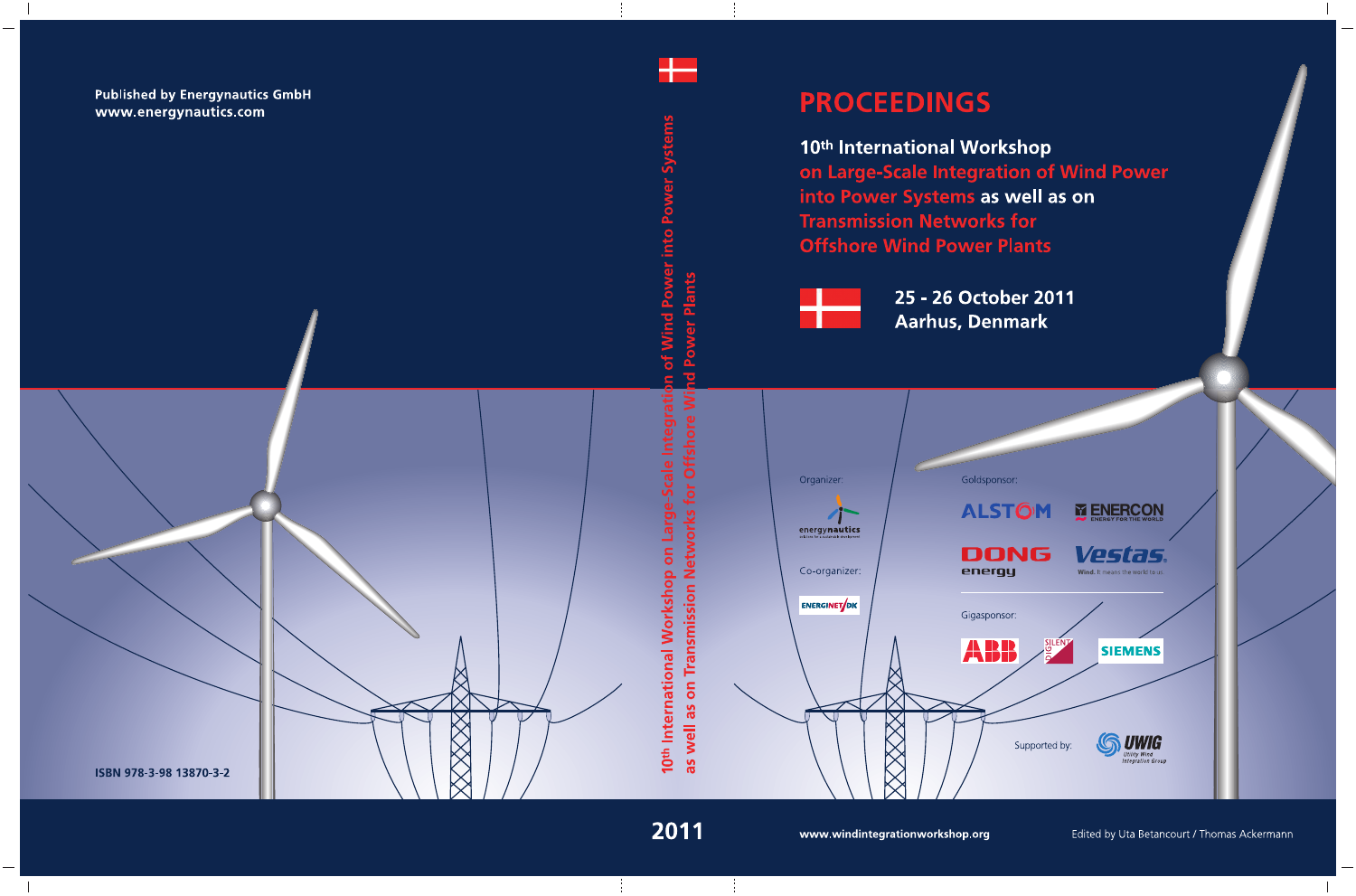

# **PROCEEDINGS**

# 10th International Workshop on Large-Scale Integration of Wind Power into Power Systems as well as on Transmission Networks for Offshore Wind Power Plants

25 - 26 October, 2011 **Aarhus, Denmark** 

Edited by Uta Betancourt / Thomas Ackermann



**ENERGINET**OK

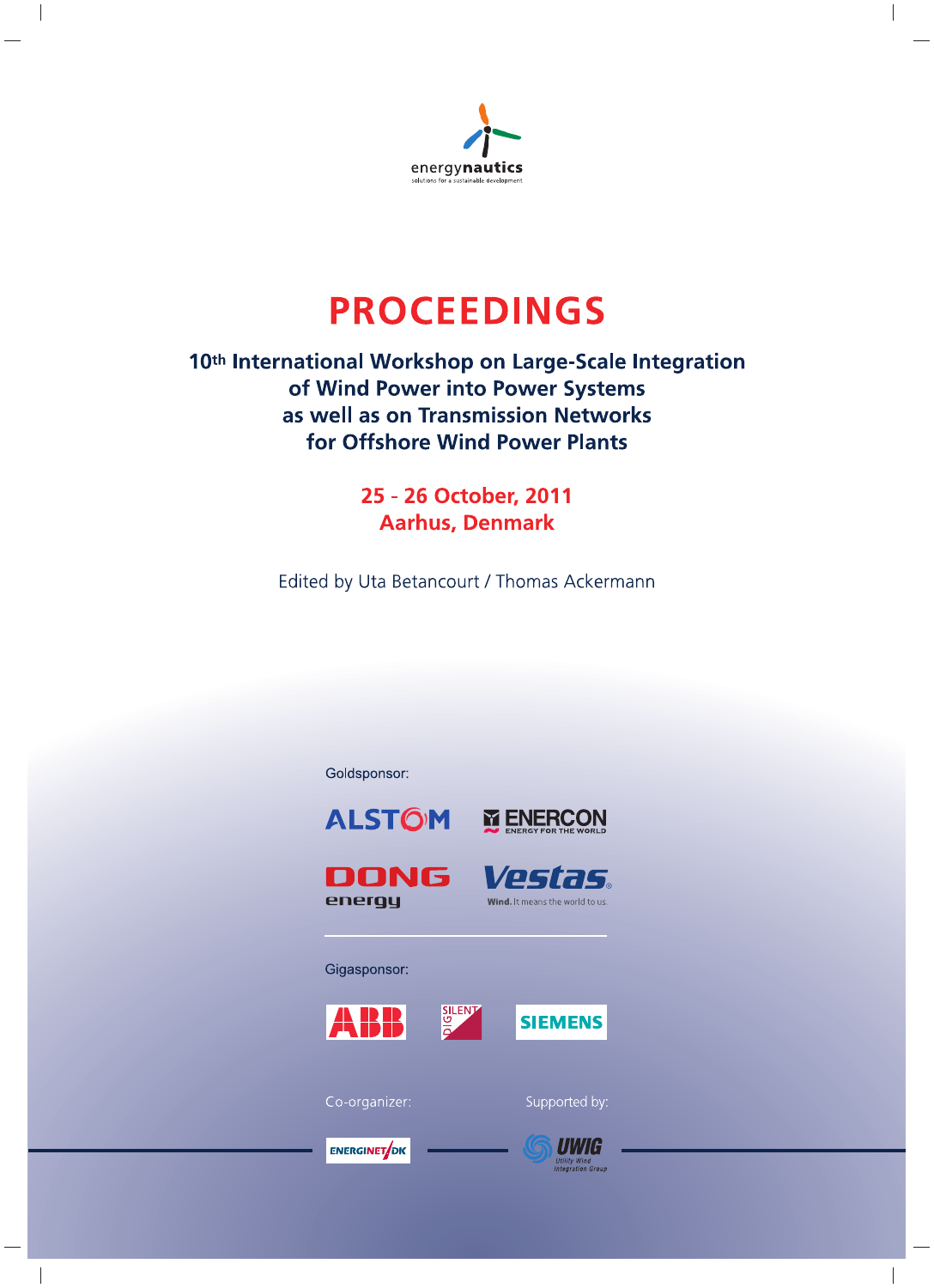## **Imprint**

Proceedings of the 10th International Workshop on Large-Scale Integration of Wind Power into Power Systems as well as on Transmission Networks for Offshore Wind Power Plants published in 2011 by

> energy**nautics** GmbH Mühlstraße 51 63225 Langen **Germany**

www.energy**nautics**.com info@energy**nautics**.com

All rights reserved. No part of this publication may be reproduced, transmitted or stored in a retrieval system in any form or by any means without permission in writing from the respective author.

ISBN 978-3-98 13870-3-2

**Cover Design by** Sabine Leskien, Berlin, Germany

**Printed by** Kopierart GbR, Berlin, Germany www.kopierart.de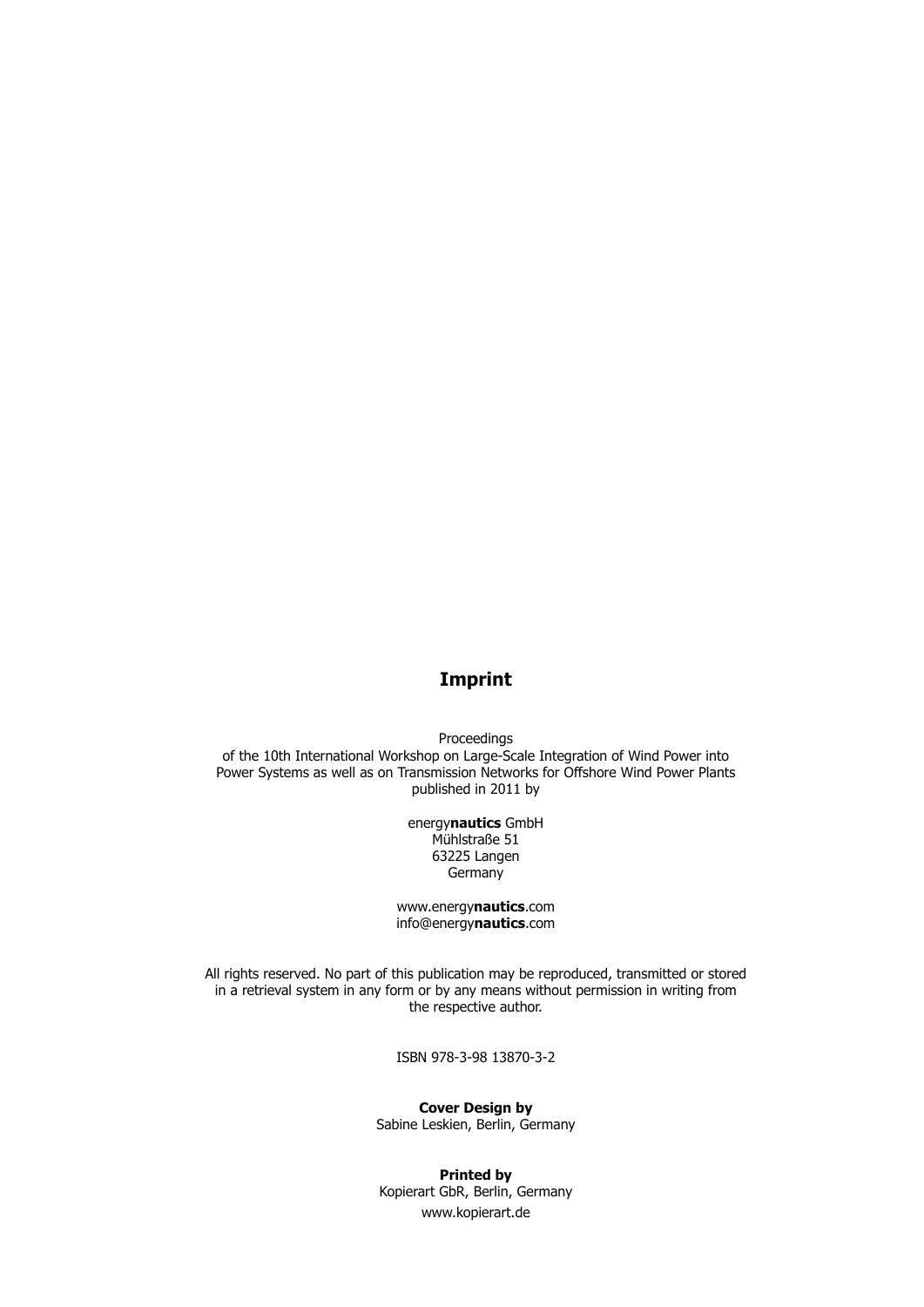# Welcome to the 10<sup>th</sup> International Workshop on Large-Scale **Integration of Wind Power into Power Systems as well as on Transmission Networks for Offshore Wind Power Plants**

It is a great pleasure to welcome you to the  $10^{th}$  edition of the *International Workshop on Large-Scale* Integration of Wind Power into Power Systems as well as on Transmission Networks for Offshore Wind Power Plants in Aarhus, Denmark.

With its  $10^{th}$  edition, the Wind Integration Workshop is celebrating a jubilee this year. The first edition of the workshop was held 11 ½ years ago at the Royal Institute of Technology, Stockholm, Sweden in March 2000.

The focus of the first edition of the workshop was on HVDC transmission technology, including HVDC transmission networks. Over the past years the key topics changed continuously, reflecting the shifting focuses in the area of wind integration, for instance modelling issues, national grid integration experience, market issues as well as grid code issues became key topics of the workshop. This way, the workshop developed into a renowned international platform for discussing the subject of grid integration of wind power into the existing power systems. By the way, this year HVDC transmission solutions have emerged again as one of the key topics of the workshop.

The general purpose of this workshop, however, has not changed over the past years: It is to get researchers, economists and practicing engineers from different fields relating to wind power and transmission systems to exchange their knowledge and discuss their experience in the area of large-scale integration of wind power into power systems and transmission networks for offshore wind farms. The emphasis of this workshop is again on both theoretical discussion and practical applications.

Because of the high interest in the workshop proceedings, we have submitted the proceedings from the past years to international libraries and organisations who operate citation index systems such as the (i) FIZ - Fach Informations Zentrum Karlsruhe, (ii) Elsevier, (iii) ETDE, (iV) Reuters, (V) Compendex, (Vi) ThomsonCitationIndex. We will do the same with this year's proceedings, so that the proceedings become easier available for academia and industry world-wide.

The 10<sup>th</sup> Wind Integration Workshop forms the core of a whole Renewable Energy Week this year in Aarhus, Denmark with a number of related events such as Tutorials for the Solar Integration Workshop (October 23, 2011) and *Tutorials on Wind Turbine Modelling* (October 24, 2011), the 1<sup>st</sup> Workshop on the Integration of Solar Power into Power Systems (October 24, 2011), the Fifth Workshop on Best Practice in the Use of Short-term Forecasting of Wind Power (October 24th, 2011), the dedicated TSO-Energinet.dkday (October 27, 2011) and two different field trips (October 27 and 28, 2011).

This workshop would not be possible without our sponsors and we like to thank them for their support. Our Gold Sponsors this year are: the engineering company **ALSTOM Grid** (France), the energy group **DONG energy** (Denmark) as well as the wind turbine manufacturers **Enercon** (Germany) and **Vestas**  (Denmark), our Giga Sponsors: the engineering company **ABB** (Switzerland/Sweden) as well as the consulting and software company **DIgSILENT** (Germany) and **Siemens Wind** (Denmark). In addition, the workshop is supported by the Utility Wind Integration Group **UWIG** (USA). And above all, we would like to thank the Danish TSO **Energinet.dk** for its general support and local assistance.

We would also like to thank all those who supported the organizers of this workshop: Uta Betancourt and Jörg Braun (all Energynautics, Germany), Antje Orths (Energinet.dk) and the International Advisory Committee.

Have an inspiring stay in Aarhus and a fruitful workshop!

Thomas Ackermann energy**nautics**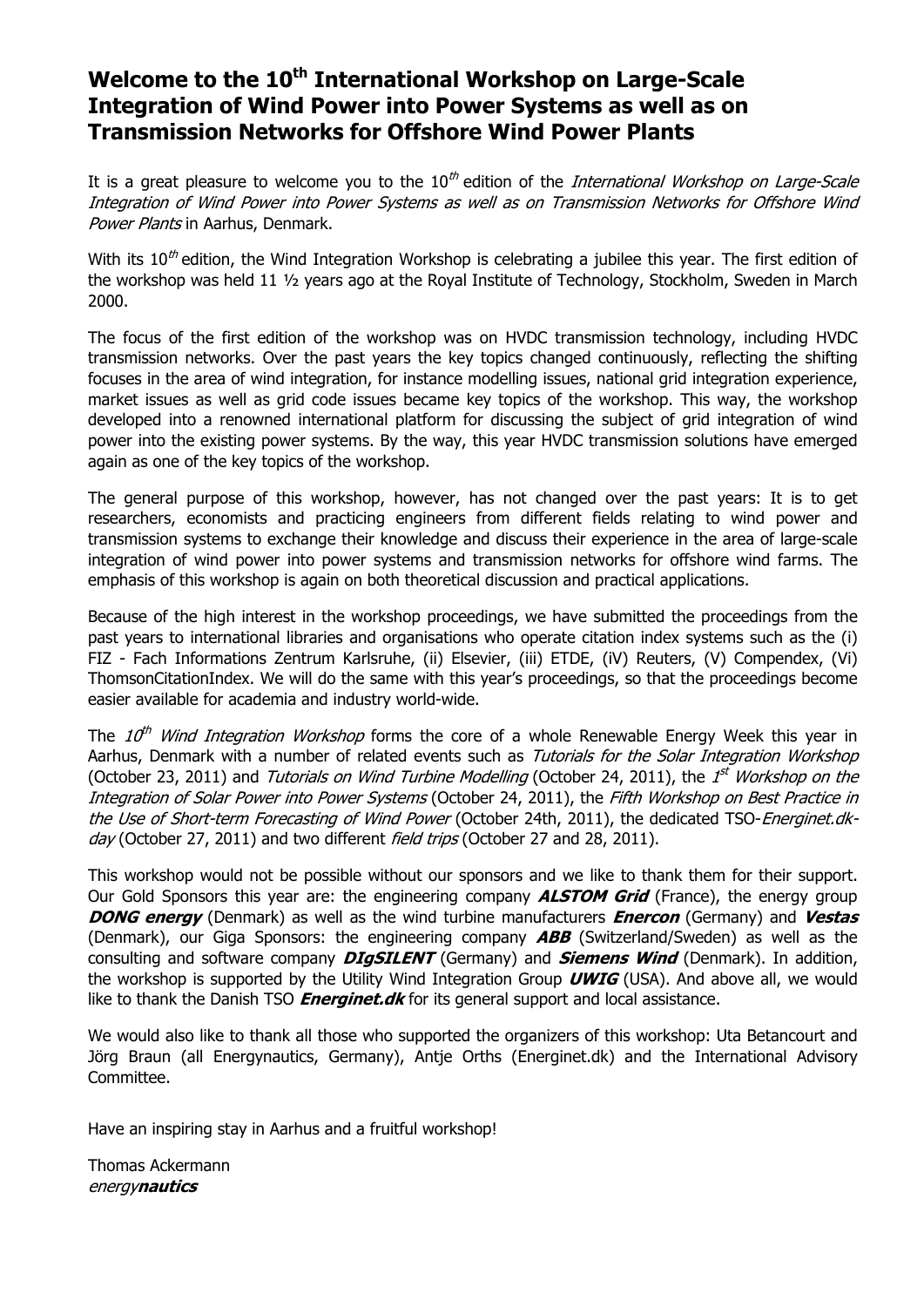## **Table of Contents**

## Session 1: Keynote Session & Panel 1 and 1 and 1 and 1 and 1 and 1 and 1 and 1 and 1 and 1 and 1 and 1 and 1 and 1 and 1 and 1 and 1 and 1 and 1 and 1 and 1 and 1 and 1 and 1 and 1 and 1 and 1 and 1 and 1 and 1 and 1 and 1

09:00 – 10:55 / 25 October 2011 / Scandia Ballroom / Discussion leader: Thomas Ackermann, (Energynautics, Germany)

**Anne Højer Simonsen**  (Deputy Permanent Secretary, Ministry of Climate and Energy of Denmark)

**Torben Glar Nielsen**  (Director of the Danish TSO Energinet.dk, Denmark)

## Session 2a: Country Studies - I 3

11:25 – 13:00 / 25 October 2011 / Suecia / Discussion leader: T.B.A.

#### **Western Wind and Solar Integration Study**

D. Lew (NREL, USA), R. Piwko, G. Jordan, N. Miller (GE Energy, USA), K. Clark (NREL, USA), L. Freeman (GE Energy, USA), M. Milligan (NREL, USA)

#### **Managing Wind Penetrations of 50% and higher**

A. Rogers, J. O'Sullivan, P. Coughlan (EirGrid, Ireland), A. Kennedy (SONI, Ireland)

#### **Limits to Integration of Renewable Energy Sources. The Spanish Experience and Challenges**  J. Revuelta (REE, Spain)

#### **Voltage Stability Analysis of the Eastern Danish Power System with a High Share of Wind Energy**

N. Qin, V. Akhmatov, T. Lund, H. Abildgaard, M. K. Jørgensen (Energinet.dk, Denmark)

## Session 2b: Modeling - I 33

11:25 – 13:00 / 25 October 2011 / Room Dania / Discussion leader: T.B.A.

#### **Overview, Status and Outline of the New IEC 61400 -27 - Electrical Simulation Models for Wind Power Generation**

P. Sørensen (Risø DTU, Denmark), B. Andresen (Siemens Wind Power, Denmark), J. Fortmann (REpower, Germany), K. Johansen (Energinet.dk, Denmark), P. Pourbeik (EPRI, USA)

#### **Simplified Model of DFIG**

M. Mata Dumenjó, J. Sánchez Navarro, V. Casadevall Benet, J. Gil Cepeda, L. García Caballero (Alstom Wind, Spain)

**Simplified Model of Wind Turbines with Doubly-Fed Induction Generator** 

A. Timbus, P. Korba (ABB, Switzerland), A. Vilhunen, G. Pepe, S. Seman, J. Niiranen (ABB Oy, Finland)

#### **Towards a Cross-Platform Binary Interface for Time-Domain Simulation Models**

R. Hendriks (Siemens, Germany/TU Delft, the Netherlands), J. Fortmann, M. Bley, L. Cai (REpower, Germany), O. Ruhle (Siemens, Germany), B. Kulicke (Ingenieurbüro Kulicke, Germany)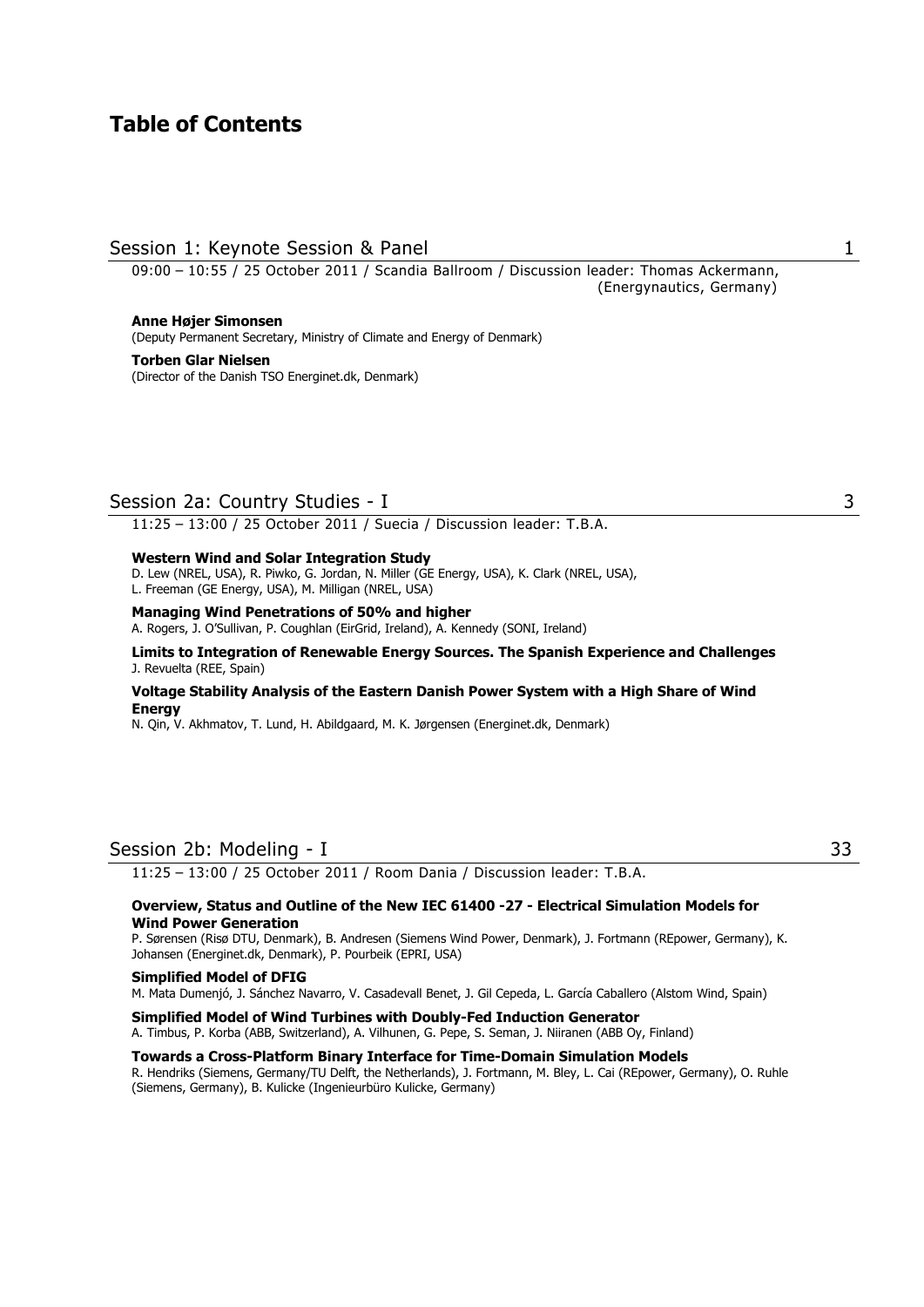#### Session 2c: Wind Forecasting 57

11:25 – 13:00 / 25 October 2011 / Room Nortvegia / Discussion leader: T.B.A.

#### **Offshore Wind Power Prediction in Critical Weather Conditions**

N. Cutululis (Risø DTU, Denmark), N. Detlefsen (Energinet.dk, Denmark), P. Sørensen(Risø DTU, Denmark)

#### **Increasing the Competition on Reserve for Balancing Wind Power with the help of Ensemble Forecasts**

J. U. Jørgensen, C. Möhrlen (WEPROG, Denmark)

#### **An Overview of Wind Power Forecast Types and their Use in Large-scale Integration of Wind Power**

H. A. Nielsen, T. S. Nielsen (ENFOR, Denmark), H. Madsen (DTU, Denmark)

#### **Future Wind Power Forecast Errors, Need for Regulating Power, and Costs in the Swedish System**

F. Carlsson (Vattenfall R&D, Sweden)

**The Distribution of Wind Power Forecast Errors from Operational Systems**  B.-M. Hodge, E. Ela, M. Milligan (NREL, USA)

## Session 3a: Country Studies - II 89

14:00 – 15:40 / 25 October 2011 / Room Suecia / Discussion leader: T.B.A.

## **Wind Integration – A Survey of Global Views of Grid Operators**

L. Jones (Alstom Grid, USA), C. Clark (US Department of Energy, USA)

#### **Large Scale Renewable Energy Integration: Recent Experiences in the USA**  T. Gentile, D. J. Morrow, S. Mukherjee (Quanta Technology, USA), B. Kruimer (Quanta Technology, the Netherlands)

### **Wind Power Integration and Grid Code Issues in the Italian Power System**

G. Giannuzzi (Terna, Italy), O. Lamquet, S. Pasquini, M. Pozzi, F. Pretolani (CESI, Italy), C. Sabelli, C. Trenta, R. Zaottini (Terna, Italy)

## **Wind Curtailment Strategies and Applications in Wind Farms Cluster Areas**

Y. Huang, C. Liu (China Electric Power Research Institute [CEPRI], China)

## Session 3b: Testing and Validation 115

14:00 – 15:40 / 25 October 2011 / Room Dania / Discussion leader: T.B.A.

#### **Wind Farm Simulation and Certification of its Grid Code Compliance - a Review of Lessons Learned from the German Experiences**

F. Kalverkamp, M. Meuser, B. Schowe-von der Brelie, J. Stüeken (FGH, Germany)

**Wind Power Plants Validation and Performance Tests - Hydro-Québec Experience**  M. Asmine, C. Bélanger (Hydro-Québec, Canada)

#### **Experiences in Simulating and Testing Coordinated Voltage Control Provided by Multiple Wind Power Plants**

T. Arlabán (Acciona Windpower, Spain), J. Peiró (REE, Spain), O. Alonso (Acciona Windpower, Spain), R. Rivas (REE, Spain), D. Ortiz (Acciona Windpower, Spain), G. Quiñonez-Varela, P. Lorenzo (Acciona Energy, Spain)

#### **Harmonic Generation and Mitigation by Full-Scale Converter Wind Turbines: Measurements and Simulations**

L. H. Kocewiak, J. Hjerrild (DONG Energy, Denmark), C. L. Bak (Aalborg University, Denmark)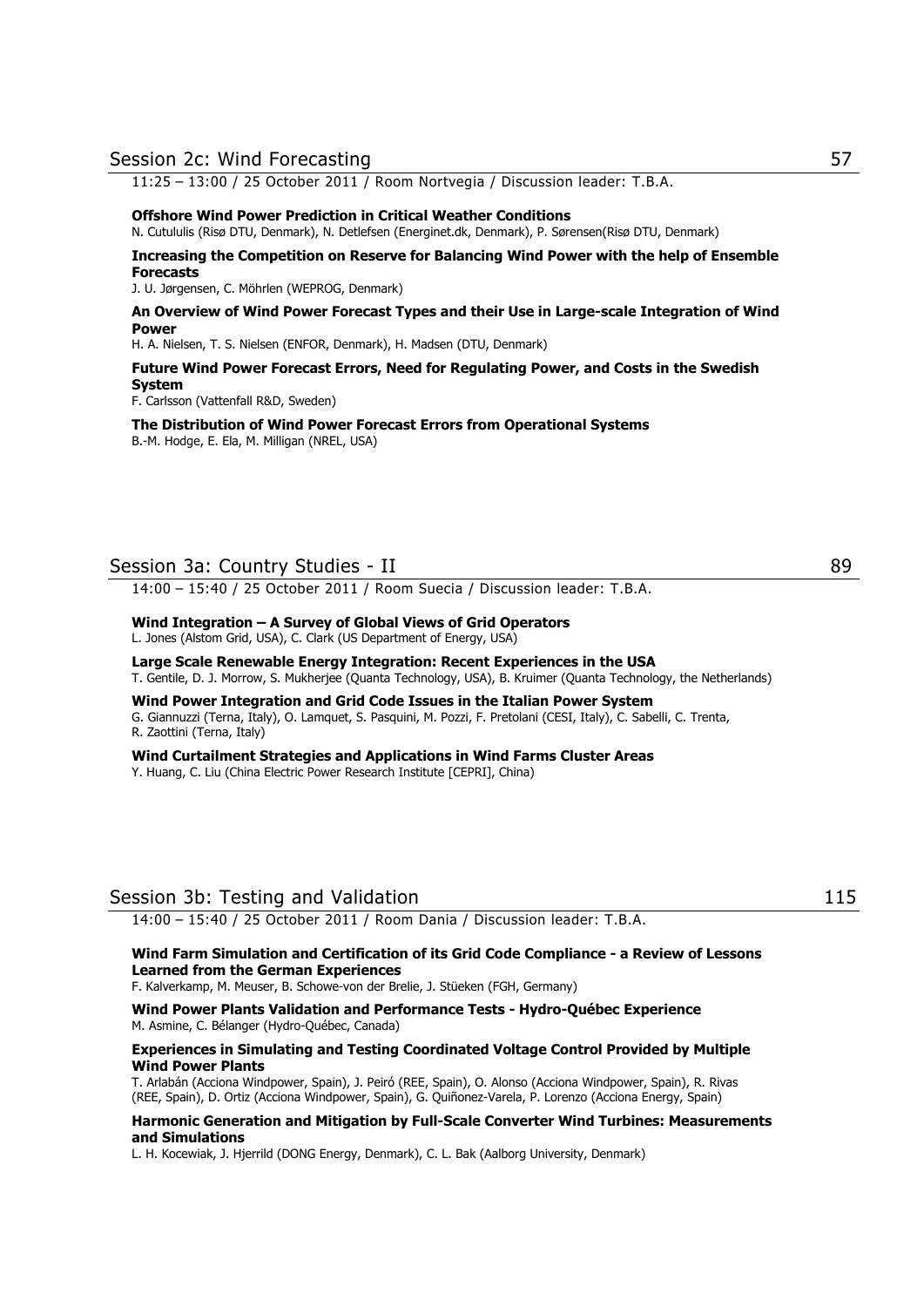14:00 – 15:40 / 25 October 2011 / Room Nortvegia / Discussion leader: Peter W. Christensen, Vestas, DK

#### **Ancillary Services and Operation of Multi-terminal HVDC Systems**

Y. Phulpin (INESC, Portugal), D. Ernst (University of Liège, Belgium)

#### **Optimizing the Performance of a VSC HVDC Control System**

M. C. Nguyen, K. Rudion, Z. A. Styczynski (Otto-von-Guericke-University Magdeburg, Germany)

## **LCC Based Multiterminal HVDC for Integration of Large Scale Wind Power**

X. Yang, C. Yue, D. Yao (ABB China, China)

#### **Power Transmission and Large Scale Wind Farm Integration using Multi-Terminal DC Systems**

J. Rafferty, L. Xu (Queen's University Belfast, United Kingdom)

**Standardization of VSC-HVdc Interface with Offshore Wind Generation** 

E. Larsen (GE Energy, USA), G. Drobnjak (GE Energy, Germany), H. Elahi (GE Energy, USA)

## Session 4a: Power System Balancing - I 175

16:00 – 18:10 / 25 October 2011 / Room Suecia / Discussion leader: T.B.A.

#### **Variability of Load and Net Load in Case of Large Scale Distributed Wind Power**

H. Holttinen, J. Kiviluoma (VTT, Finland), A. Estanqueiro (LNEG, Portugal), E. Gómez Lázaro (University Castilla-La Mancha, Spain), B. Rawn (TU Delft, the Netherlands), J. Dobschinski (Fraunhofer IWES, Germany), P. Meibom (Risø DTU, Denmark), E. Lannoye (University College Dublin, Ireland), T. Aigner (NTNU, Norway), Y.-H. Wan, M. Milligan (NREL, USA)

#### **Controlling Imbalance Risk of Wind Power with a Dynamic Spinning Reserve Margin**  W. de Boer, M.Duvoort, G. Dekker (KEMA, the Netherlands)

#### **Risk Coordination in the Computation of Operating Balancing Reserves for Wind Power Integration**

N. Menemenlis, M. Huneault (IREQ/Hydro-Québec, Canada), A. Robitaille (Hydro-Québec, Canada)

#### **The Impact of Alternative Dispatch Intervals on Operating Reserve Requirements for Variable Generation**

M. Milligan, J. King, B. Kirby (NREL, USA), S. Beuning (Xcel Energy, USA)

**Cross Border Renewable Energy Trade between Baja California and California**  M. A. Avila Rosales (CFE Mexico [retired], Mexico)

## Session 4b: Offshore Grid Connection - I 209

16:00 – 18:30 / 25 October 2011 / Room Dania / Discussion leader: T.B.A.

**The First Three 800 MW Wind Park Grid Connection Projects with XLPE HVDC Cables**  D. Zhang, T. Lebioda, M. Koochack-Zadeh, J. Jung (TenneT Offshore, Germany)

**400 MW Grid Connection to the Anholt Offshore Wind Farm in a Single 220 kV Cable System**  T. Kvarts (Energinet.dk, Denmark), M. Bailleul (General Cable, France), J. M. Domingo (General Cable, Spain), Y. Douima, F. Petitot (General Cable, France), A. Jensen , S. T. Salwin (nkt cables, Denmark)

**Kriegers Flak - Challenges and Status of the first European "Two-in-One Project"**  P. Jørgensen, M. L. Lundø (Energinet.dk, Denmark)

**Conceptual Study of an Offshore Grid in the Norwegian Sector of the North Sea**  J. Hang, Ø. Rui, K. Karijord, M. Theisen (Statnett, Norway), B. Johansson (Solvina, Sweden), O. J. Bjerknes (Aker Solutions, Norway)

**OffshoreGrid: Techno-Economic Model for Future Offshore Electricity Transmission**  P. Kreutzkamp, J. De Decker, N. Picot (3E, Belgium)

**Testing Constraints and Opportunities for Offshore Renewable Energy: Strategic Development of Offshore Networks for Interconnection and Market Access**  G. Bathurst (TNEI Services, United Kingdom), K. Bell (University of Strathclyde, United Kingdom)

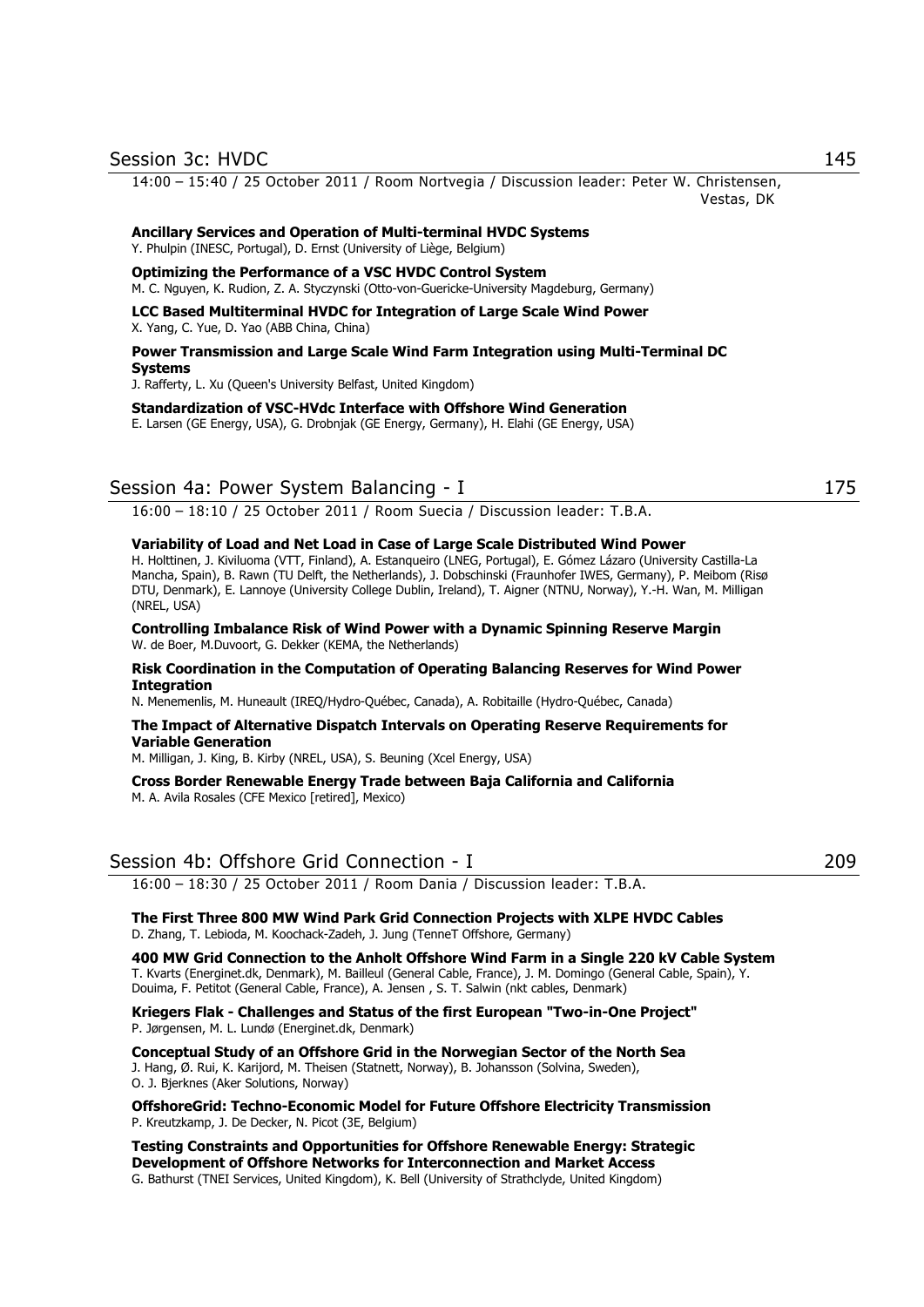16:00 – 18:10 / 25 October 2011 / Room Nortvegia / Discussion leader: T.B.A.

#### **Short Circuit Current Calculation for Wind Turbines with Doubly-Fed Induction Generator (DFIG) System: Problems and Solution Approaches**

V. Dinkhauser, L. Cai (REpower, Germany), S. Bolik (REpower UK, United Kingdom)

#### **A Universal Methodology for Specification and Modeling of Wind Turbine Short-Circuit Current Contribution Characteristics**

R. Walling, E. Gursoy (GE Energy, USA)

#### **A Study of Collector System Grounding Design with Type-4 Wind Turbines at the Le Plateau Wind Power Plant in Canada**

J.-N. Paquin (BBA, Canada), I. Jaskulski, J. Cassoli (Enercon, Germany), M. Fecteau (Hydro-Québec/TransÉnergie, Canada), C. Murray (Invenergy, USA)

#### **Application of Real Time Digital Simulation in Modeling Wind Turbines with Reduced and Full Converter Schemes**

K. Protsenko, B. Badrzadeh (Vestas Technology, Denmark), P. F. Mayer (Vestas Technology, Singapore), Z. Luo (Vestas Americas, USA)

#### **Real-Time Simulation of Wind Power Plants with VSC-HVDC Link for Network Integration Studies**

P. Le-Huy, O. Tremblay, R. Gagnon, P. Giroux (IREQ/Hydro-Québec, Canada)

## Session 5a: Market Issues 271

08:30 – 10:40 / 26 October 2011 / Room Suecia / Discussion leader: T.B.A.

#### **Operational Management of Intraday and Balancing Markets - a Survey**

J. Andersen (Aarhus University, Denmark), N. Detlefsen (Energinet.dk, Denmark)

#### **Electricity Market Design Options and Balancing Rules in Offshore Grids**

S. T. Schröder (Risø DTU, Denmark), L. Sundahl (Energinet.dk, Denmark)

#### **Frequency Control Ancillary Service Requirements with Wind Generation - Australian Projections**

J. Riesz, F.-S. Shiao, J. Gilmore, D. Yeowart, A. Turley, I. Rose (ROAM Consulting, Australia)

#### **Are Integration Costs and Tariffs Based on Cost-Causation?**

M. Milligan, E. Ela, B.-M. Hodge (NREL, USA), B. Kirby(Consultant to NREL, USA), D. Lew (NREL, USA), C. Clark, J. DeCesaro, K. Lynn (US Department of Energy, USA)

#### **Stationary and Dynamic Offshore Power System Operation Planning**

K. Rudion (Otto-von-Guericke University Magdeburg, Germany), A. Orths, H. Abildgaard, P. B. Eriksen, K. Søgaard (Energinet.dk, Denmark), M. Gurbiel (Otto-von-Guericke University Magdeburg, Germany), M. Powalko (Energinet.dk, Denmark), A. Styczynski (Otto-von-Guericke University Magdeburg, Germany)

## Session 5b: Future High Penetration Aspects 305

08:30 – 10:40 / 26 October 2011 / Room Dania / Discussion leader: T.B.A.

#### **Danish Fossil Independent Energy System 2050 - From Strategic Investigations to Intra-Hour Simulation of Balancing Issues**

A. B. Hansen, A. Orths, K. Falk, N. K. Detlefsen (Energinet.dk, Denmark)

#### **Time to implement TSO 2.0**

J. Warichet, J.-J. Lambin (Elia, Belgium), O. Bronckart (Coreso, Belgium), C. Druet, W. Michiels (Elia, Belgium)

#### **Transition to a Fully Renewable Power System in Europe**

G. B. Andresen (Aarhus University, Denmark), D. Heide (Johann Wolfgang Goethe University Frankfurt, Germany), M. G. Rasmussen, M. Greiner (Aarhus University, Denmark)

#### **The Importance of Grid Expansion in a High Wind Penetration Scenario for Europe until 2050**

E. Tröster, L. Glotzbach, T. Ackermann (Energynautics, Germany), M. Fürsch, C. Jägemann, S. Nagl, S. Hagspiel, D. Lindenberger (EWI, Germany)

#### **HVDC Grids for Continental-wide Power Balancing**

M. Callavik, J. Åhström (ABB Grid Systems, Sweden), C. Yuen (ABB Corporate Research, Switzerland)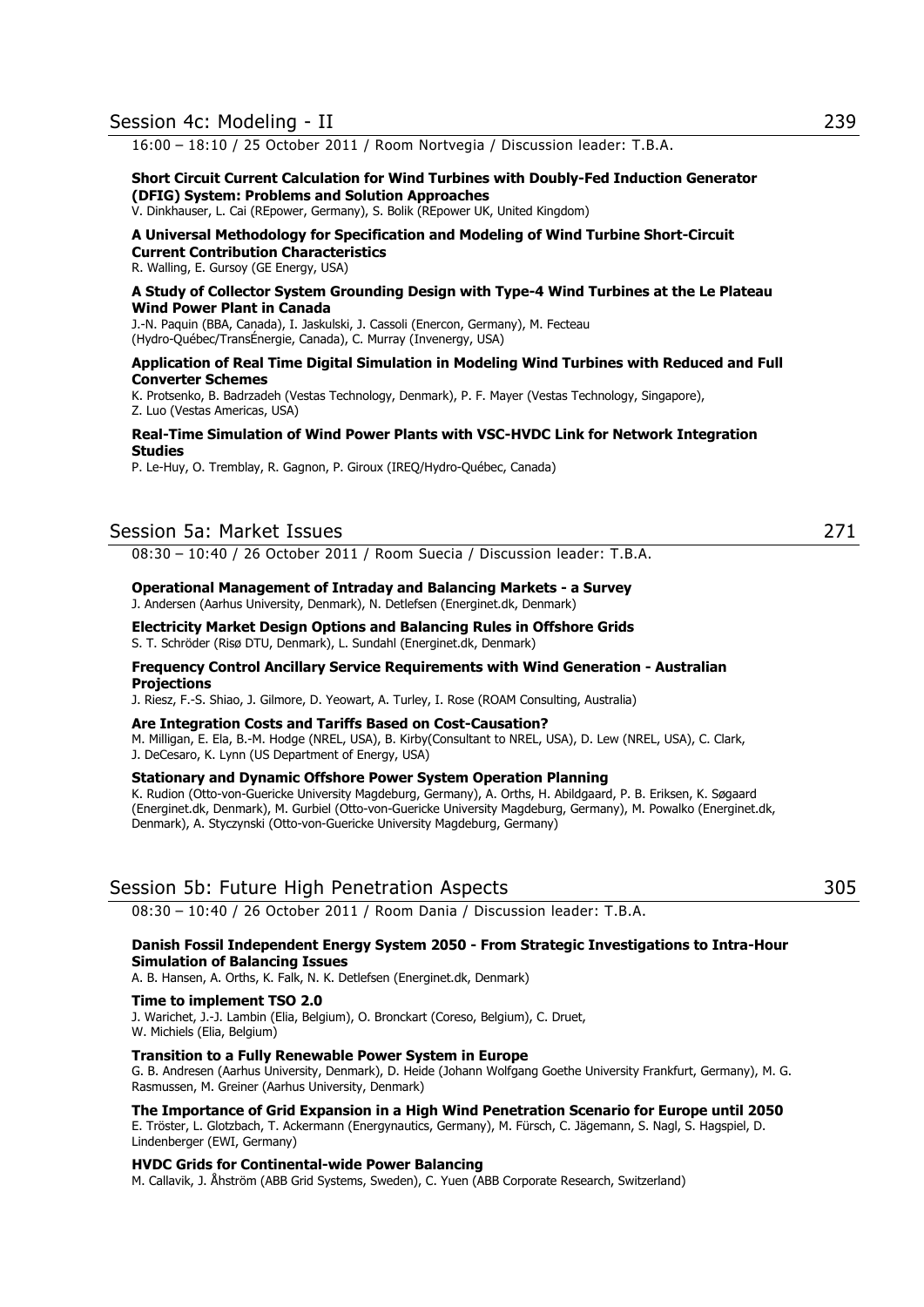08:30 – 10:40 / 26 October 2011 / Room Nortvegia / Discussion leader: T.B.A.

#### **Validation of a Switching Operation in the External Grid of Gunfleet Sand Offshore Wind Farm by Means of EMT Simulations**

Arana, J. Okholm (DONG Energy, Denmark), J. Holbøll (DTU, Denmark)

#### **Transient Studies in Large Offshore Wind Farms, Taking Into Account Network/Circuit Breaker Interaction**

J. Glasdam (DONG Energy, Denmark), C. L. Bak (Aalborg University, Denmark), J. Hjerrild,

I. Arana (DONG Energy, Denmark)

#### **Overvoltages During Energisation of an Offshore Wind Farm**

F. Moore (Cardiff University, United Kingdom), R. King (Alstom Grid, United Kingdom), A. Haddad,

H. Griffiths (Cardiff University, United Kingdom), M. Osborne (National Grid, United Kingdom),

N. Jenkins (Cardiff University, United Kingdom)

#### **Voltage Control in Offshore Wind Farms Using Switched Compensation Elements (MSCs, MSRs) Together with the Reactive Power Capability of the Wind Turbine Generators** A. Handschick, A. J. Hernandez, F. Schettler, B. Strobl (Siemens, Germany)

**Power-Hardware-In-the-Loop Test of VSC-HVDC connection for Off-shore Wind Power Plants**

R. Sharma (Siemens Wind Power, Denmark), S. T. Cha, Q. Wu, T. W. Rasmussen (DTU, Denmark),

K. H. Jensen (Siemens Wind Power, Denmark), J. Østergaard (DTU, Denmark)

## Session 6a: Smart Grid and Wind Power – I 371

11:00 – 13:00 / 26 October 2011 / Room Suecia / Discussion leader: T.B.A.

#### **The Role of Wind Turbines in Smart Distribution Systems**

P. Lund (Energinet.dk, Denmark), N. Martensen, T. Ackermann (Energynautics, Germany), J. Harrell (Spirae, USA)

**Potential of the Flexibility of Heat Pump Operation for Wind Power Integration** 

G. Papaefthymiou, B. Hasche, C. Nabe (Ecofys, Germany)

#### **Using Dynamic Line Rating to minimize Curtailment of Wind power Connected to Rural Power Networks**

P. Schell (Ampacimon, Belgium), J.-J. Lambin (Elia, Belgium), B. Godard, H.-M. Nguyen, J.-L. Lilien (University of Liège, Belgium)

#### **Optimizing the Performance of Renewable Sources Using Virtual Renewable Power Plants**  L. Rodrigues, A. Estanqueiro (LNEG, Portugal)

## Session 6b: Modeling III 393

11:00 – 13:00 / 26 October 2011 / Room Dania / Discussion leader: T.B.A.

#### **Loss of (Angle) Stability of Wind Power Plants - The Underestimated Phenomenon in Case of Very Low Short Circuit Ratio**

V. Diedrichs (Jade Hochschule, Germany), A. Beekmann, S. Adloff (Enercon, Germany)

#### **On Impact of Voltage Control Characteristics of Wind Power Plants on Damping of Electromechanical Oscillations**

T. Rauhala, A.-J. Nikkilä (Fingrid Oyj, Finland)

**Improving the Methodology to Model Reservoir Hydro Power in a Unit Commitment Model Using Simplified RiverSystem Constraints**  E. Rinne, J. Kiviluoma (VTT, Finland)

**New Method for Evaluation of the Impact on Harmonic Disturbance from Wind Turbines equipped with Frequency Converters** 

N. Goldenbaum, B. Andresen (Siemens Wind Power, Denmark)

**Simulation of Offshore Wind Farm Integrated into Power Grid Using VSC HVDC System**  H. Guo, C. M. Nguyen, K. Rudion, Z. A. Styczynski (Otto-von-Guericke-University Magdeburg, Germany)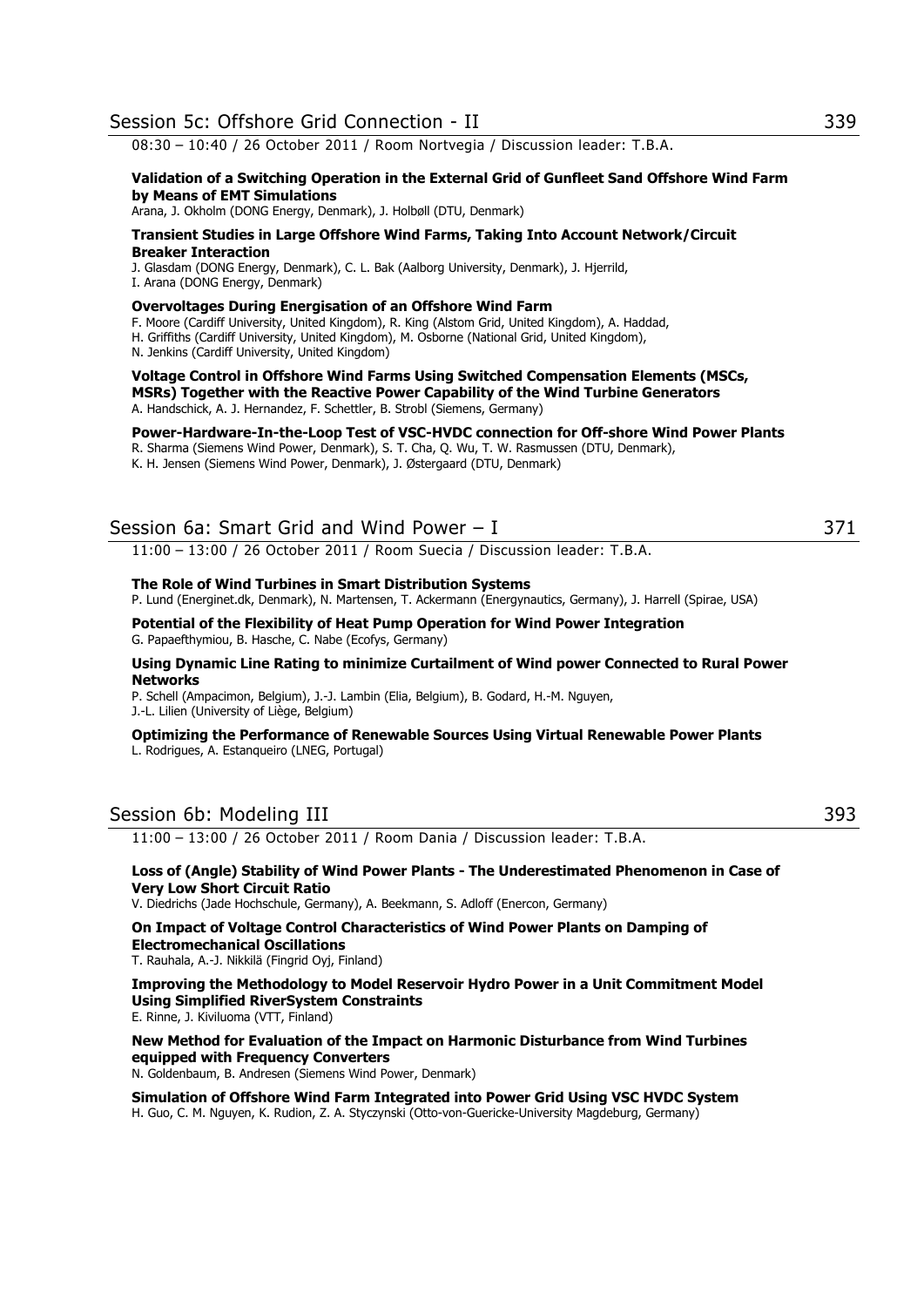## Session 6c: Offshore Grid Connection - III 423

11:00 – 13:00 / 26 October 2011 / Room Nortvegia / Discussion leader: Lawrence E. Jones, Alstom Grid, USA

#### **Experience with Connecting Five UK Round 2 Offshore Wind Farms to the Grid** P. Glaubitz (Siemens, Germany), J. Finn, A. Shafiu (Siemens, United Kingdom)

#### **Risk Based Approach for Offshore Grid Development**

T. Langeland, C. Greiner (Det Norske Veritas, Norway), C. Öhlen (STRI, Sweden)

#### **Dynamics and Control of Multi-terminal HVDC Systems for Off-shore Wind Farm Integration** E. Ciapessoni, D. Cirio, A. Gatti, A. Pitto (RSE, Italy)

**Application of Over-current Relay in Offshore Wind Power Plant Grid with VSC-HVDC Connection**

S. K Chaudhary, R. Teodorescu (Aalborg University, Denmark), P. Rodriguez (TU of Catalonia, Spain), P. C. Kjær (Vestas Technology, Denmark)

#### **Determination of Hotspots in Submarine Power Cables in Offshore Wind Farms using Distributed Temperature Sensing Technology**

S. V. Kjær, D. Schwartzberg, W. Christiansen, M. Z. Zinglersen (DONG Energy, Denmark)

## Session 7a: Frequency Control and Inertia 455

14:00 – 15:40 / 26 October 2011 / Room Suecia / Discussion leader: T.B.A.

#### **Inertia for Wind Power Plants – State of the Art Review Year - 2011**  P. W. Christensen, G. C. Tarnowski (Vestas Technology, Denmark)

**Frequency Activated Fast Power Reserve for Wind Power Plant Delivered from Stored Kinetic Energy in the Wind Turbine Inertia** 

T. Knüppel, P. Thuring, S. Kumar, M. N. Kragelund, R. Nielsen, K. André (Siemens Wind Power, Denmark)

#### **Provision of Frequency Control by Wind Farms**  M. Speckmann, A. Baier (Fraunhofer IWES, Germany)

**The Effects of Different Regulation Strategies on Jiangsu's Wind Integration**

L. Hong, H. Lund, B. Möller, C. Wang (Aalborg University, Denmark)

## Session 7b: Smart Grid and Wind Power – II 481

14:00 – 15:40 / 26 October 2011 / Room Dania / Discussion leader: T.B.A.

#### **Need of Harmonized Generic Model Standards for Flexible Grids in a Smart Future**  T. Gehlhaar, T. Wehrend (Germanischer Lloyd, Germany), H. Langkowski, D. Schulz (Helmut Schmidt University Hamburg, Germany)

**Flexible Plug and Play Low Carbon Networks - Enabling the Connection of Wind Generation**  C. Marantes, S. Georgiopoulos, G. Manhangwe, D. Openshaw (UK Power Networks, United Kingdom)

**Decrease of Wind Power Balancing Costs Due to Smart Charging of Electric Vehicles**  J. Kiviluoma (VTT, Finland), P. Meibom (Risø DTU, Denmark)

#### **Raising the Accommodation Ceiling for Wind Power by Intelligent Response of Demand and Distributed Generation**

P. MacDougall (TNO, the Netherlands), C. Warmer (ECN, the Netherlands), K. Kok (TNO, the Netherlands)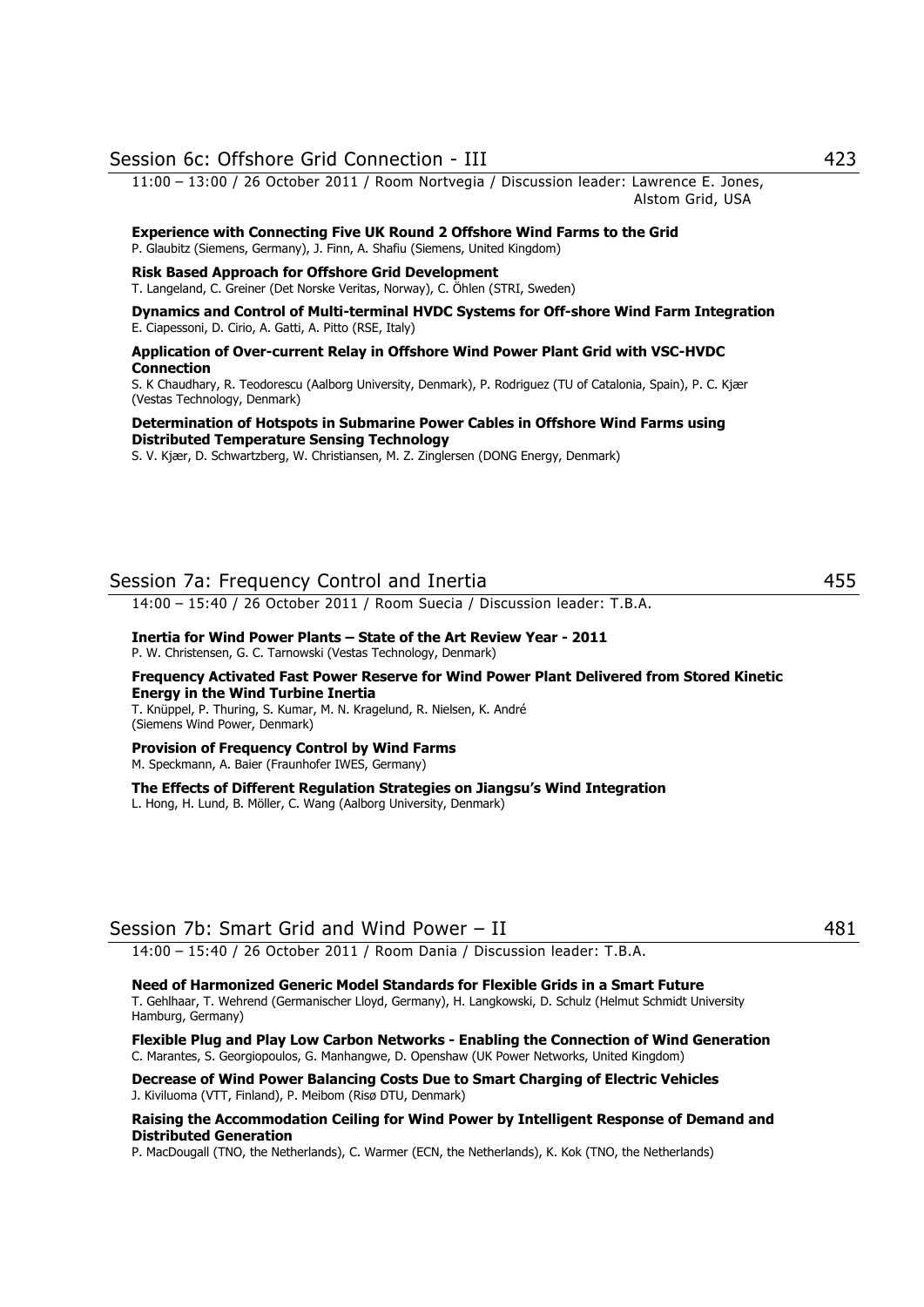| Session 7c: Wind Power Plant Aspects                                                                                                                                                                                                                                                                                                                                                                          | 513 |
|---------------------------------------------------------------------------------------------------------------------------------------------------------------------------------------------------------------------------------------------------------------------------------------------------------------------------------------------------------------------------------------------------------------|-----|
| 14:00 - 15:40 / 26 October 2011 / Room Nortvegia / Discussion leader: T.B.A.                                                                                                                                                                                                                                                                                                                                  |     |
| Power Quality Monitoring Guideline for Wind Farms Connected to Extra High Voltage Grids<br>S. Rabe, K. Rudion, Z. Styczynski (Otto-von-Guericke-University Magdeburg, Germany), Y. Sassnick,<br>M. Wilhelm (50Hertz Transmission, Germany)                                                                                                                                                                    |     |
| Network Fault Response of Transmission Systems with Active Distribution Systems during                                                                                                                                                                                                                                                                                                                        |     |
| <b>Reverse Power Flows</b><br>J. C. Boemer (TU Delft, the Netherlands/Ecofys, Germany), A. van der Meer, B. G. Rawn (TU Delft, the Netherlands), R.<br>L. Hendriks(TU Delft, the Netherlands/Siemens, Germany), M. Gibescu (TU Delft, the Netherlands), M. van der Meijden<br>(TU Delft/TenneT TSO, the Netherlands), W. Kling (TU Eindhoven, the Netherlands),<br>J. A. Ferreira (TU Delft, the Netherlands) |     |
| Land Cable Systems for the Connection of Wind Farms<br>H. Brakelmann, J. Brüggmann (University of Duisburg-Essen, Germany), W. Frisch (IFK, Austria)                                                                                                                                                                                                                                                          |     |
| Mitigation of Grid Frequency Excursions at Hourly Transitions by Wind Power<br>J. E. S. de Haan, J. Frunt, W. L. Kling (TU Eindhoven, the Netherlands)                                                                                                                                                                                                                                                        |     |
| Session 8: Closing Session & Podium Discussions                                                                                                                                                                                                                                                                                                                                                               | 539 |
| 16:10 - 17:15 / 26 October 2011 / Room Scandia Ballroom / Discussion leader: TBA                                                                                                                                                                                                                                                                                                                              |     |
| <b>Poster Session Papers</b>                                                                                                                                                                                                                                                                                                                                                                                  | 541 |
|                                                                                                                                                                                                                                                                                                                                                                                                               |     |
| Simulated Switching Transients in the External Grid of Walney Offshore Wind Farm<br>I. Arana, D. Johnsen, T. Sørensen (DONG Energy Power, Denmark), J. Holbøll (DTU, Denmark)                                                                                                                                                                                                                                 |     |
| Can Weather Radars Help Monitoring and Forecasting Wind Power Fluctuations at Offshore<br><b>Wind Farms?</b>                                                                                                                                                                                                                                                                                                  |     |
| P.-J. Trombe, P. Pinson, H. Madsen (DTU Informatics, Denmark), N. E. Jensen, L. B. Pedersen<br>(DHI Weather Radar Systems, Denmark), A. Sömmer (Vattenfall, Denmark), N. F. Le (DONG Energy, Denmark)                                                                                                                                                                                                         |     |
| Grid Frequency Responses of Wind Power Variability and Predictability<br>J. E. S. de Haan, J. Frunt, W. L. Kling (TU Eindhoven, the Netherlands)                                                                                                                                                                                                                                                              |     |
| The Effect of Wind Integration on Economic Dispatch and CO <sub>2</sub> Emissions in a Closed Operated<br><b>Dutch Power System</b>                                                                                                                                                                                                                                                                           |     |
| A. G. Q. de Jong, J. E. S. de Haan, J. Frunt (TU Eindhoven, the Netherlands),<br>E. Pelgrum (TenneT TSO, the Netherlands), W. L. Kling (TU Eindhoven, the Netherlands)                                                                                                                                                                                                                                        |     |
| Large-Scale Integration of Wind Power in Integrated Assessment Models<br>O. Balyk, K. Karlsson (Risø DTU, Denmark)                                                                                                                                                                                                                                                                                            |     |
| Advanced Extreme and Ramp Event Forecasting and Alarming to Support Stability of Energy<br>Grids<br>H.-P. Waldl, P. Brandt (Overspeed, Germany)                                                                                                                                                                                                                                                               |     |
| A Study of Offshore Wind HVDC System Stability and Control<br>H. Liu, J. Sun (Rensselaer Polytechnic Institute, USA)                                                                                                                                                                                                                                                                                          |     |
| <b>Impedance Modeling and Control of Grid-Parallel Inverters</b><br>M. Cespedes, J. Sun (Rensselaer Polytechnic Institute, USA)                                                                                                                                                                                                                                                                               |     |
| <b>TWENTIES Project: Wind Power for Wide-area Control of the Grid</b><br>J. C. Pérez, C. Combarros, D. Rubio, R. Veguillas, M. J. Hermosa (Iberdrola, Spain),<br>I. Egido (IIT Comillas University, Spain)                                                                                                                                                                                                    |     |
| Possibilities of Applying Wind Farms Oversizing to Increasing Wind Energy Production in a<br><b>System with Limited Transmission Capacity</b><br>M. Bajor, R. Jankowski (Institute of Power Engineering Gdansk, Poland)                                                                                                                                                                                       |     |
|                                                                                                                                                                                                                                                                                                                                                                                                               |     |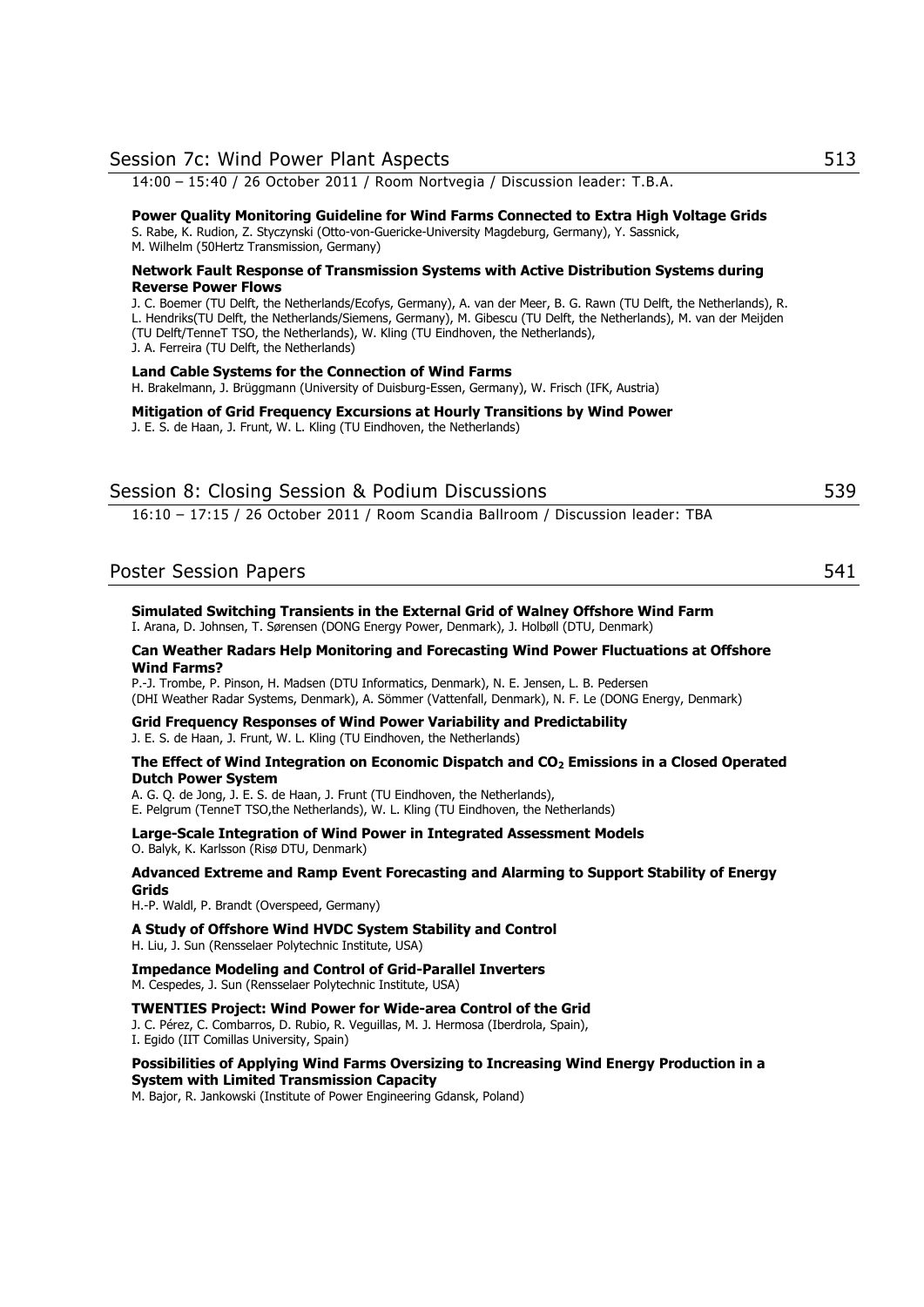#### **Improving Real-Time Thermal Ratings Using Computational Wind Simulations**

D. Greenwood, G. Ingram, P. Taylor (Durham University, United Kingdom), D. Kadar (Scottish Power Energy Networks, United Kingdom), A. Tewkesbury (Astrium Geo-Information Services, United Kingdom)

**Wind Power Production Variations in the Swedish Power System**  F. Carlsson (Vattenfall, Sweden)

**Case Study of Coordinated Voltage Control and Network Losses in an Existing Medium Voltage Network with Large Penetration of Wind Power**  I. Leisse, O. Samuelsson, J. Svensson (Lund University, Sweden)

#### **A Comprehensive Approach to Consider Renewable Energy Integration in the Planning Process of Large Power Systems**

G. Callegari, D. Canever, D. Provenzano, A Prudenzi (CESI, Italy.)

**Control System Structure of Multi-terminal VSC-HVDC Transmission System**  E. Karatsivos, J. Svensson, O. Samuelsson (Lund University, Sweden)

#### **Rate of Change of Frequency and Frequency Deviation in the Nordic Power System with Increasing Wind Power**

J. Björnstedt, O. Samuelsson (Lund University, Sweden)

**Wind Farms' Influence on Stability in an Area with High Concentration of Hydropower Plants**  S. Engström, J. Persson, P. Olsson (Vattenfall, Sweden), U. Lundin (Uppsala University, Sweden)

**Environmental Severity Classes for Main Electrical Components in Offshore Wind Turbines**  M. Henriksen (DTU, Denmark), E. Koldby (ABB, Denmark), J. Holbøll, A. Holdyk (DTU, Denmark)

**Compatibility Between Electric Components in Wind Farms**  A. Holdyk, J. Holbøll (DTU, Denmark), I. Arana (DONG Energy, Denmark)

#### **Maximizing Wind Power Integration in Distribution System**  S. Nursebo Salih, P. Chen, O. Carlson (Chalmers TU, Sweden)

**Capacity Optimization of the BC-Alberta Interconnected System: Wind Potential**  B. Kiani, A. Rowe, P. Wild, L. Pitt, J. Duquette, A. Sopinka, T. Pedersen (University of Victoria, Canada)

**The Impact of High Wind Power Penetration on Hydroelectric Unit Operations**  B.-M. Hodge, D. Lew, M. Milligan (NREL, USA)

#### **Evaluating the Synergies of Renewable Generation and PHEVs**

E. Ibanez, D. Lew, M. Milligan (NREL, USA), G. Jordan, R. Piwko (GE Energy, USA)

#### **The Value of Wind Forecasting**

D. Lew (NREL, USA), G. Jordan (Consultant, USA), R. Piwko (GE Energy, USA), M. Milligan (NREL, USA)

#### **New Algorithm for Islanding Detection of Wind Turbines Driven DFIG**

J. Mirzaei (Monenco Consulting Engineering, Iran), H. Kazemi Kargar (Shahid Beheshti University, Iran)

#### **Electrolysis for Integration of Renewable Electricity and Routes towards Sustainable Fuels**

M. Mogensen, F. Allebrod, J. R. Bowen, C. Chatzichristodoulou, M. Chen, S. D. Ebbesen, C. Graves, J. Hallinder, A. Hauch, P. V. Hendriksen, P. Holtappels, J. V. T. Høgh, S. H. Jensen, A. Lapina, P. L. Mollerup, X. Sun (Risø DTU, Denmark)

#### **Day Ahead Forecast of Wind Power through Optimal Application of Multivariate Analyzing Methods**

A. Arnoldt, P. Bretschneider (Fraunhofer IOSB-AST, Germany)

#### **Development of a Flexible Measurement System for Offshore Wind Farm Applications**

L. Kocewiak, I. Arana, J. Hjerrild, T. Sørensen (DONG Energy, Denmark), C. L. Bak (Aalborg University, Denmark), J. Holbøll (DTU, Denmark)

#### **Topology and Technology Survey on Medium Voltage Power Converters for Large Wind Turbines**

M. Sztykiel, R. Teodorescu, S. Munk-Nielsen (Aalborg University, Denmark), P. Rodriguez (TU of Catalonia, Spain), L. Helle (Vestas, Denmark), C. Busca (Aalborg University, Denmark)

#### **Analysis of the Statistics of Wind Power Gradients at Off-shore and On-shore Wind Installations**

H. G. Beyer (University of Agder, Norway)

#### **Market and Wind Integration in the North and Baltic Seas - Potential for Merchant Transmission Investment**

J. Egerer (TU Berlin, Germany), F. Kunz (TU Dresden, Germany)

#### **Press-pack IGBTs: a Reliable Solution for Medium Voltage Multi-Megawatt Wind Turbine Power Converters**